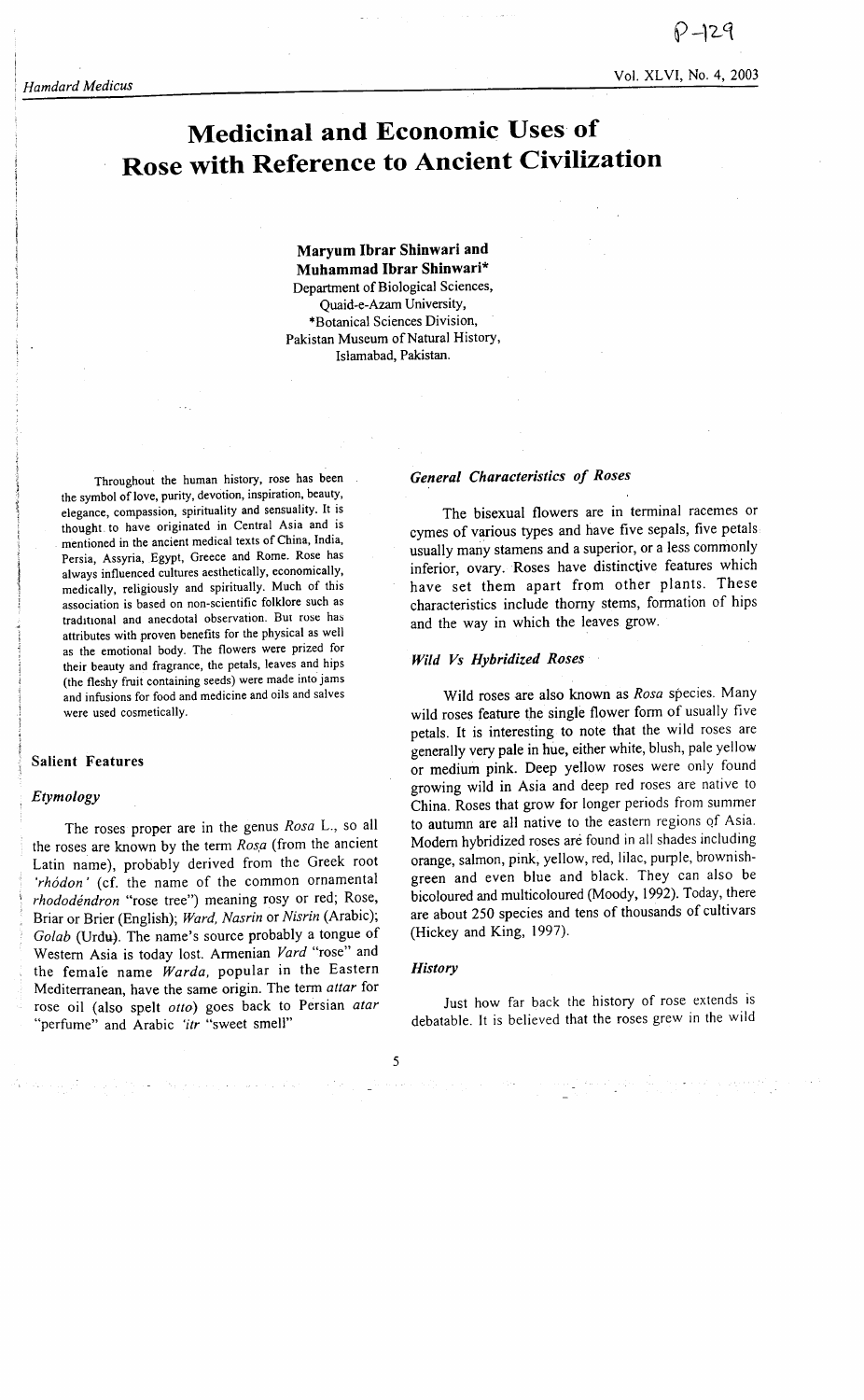from prehistoric times, and the fossils thought to be 20 million years old, prove the existence of the rose in this phase of history. It is not possible, however, to prove <sup>a</sup> direct link to present-day wild roses, even though species are found growing in the same regions as the fossil traces.

### **Fossils**

Many of the world museums contain fossil remains of roses. Some of the fossils are very old, especially those found in Asia and Miocene deposits of the Baltic provinces. The Oligocene deposits in Colorado (North America) are estimated to be at least thirty five million years old, so it is fair to assume that roses have existed on the earth far longer than man. There is some evidence in ancient writings to suggest that roses were known as far back as 4000 B.C.

## EARLIEST PICTURE

The earliest known picture of roses is that in the House of Frescoes at Knossos, Crete, which dates back to the l6th century B.C. The island of Rhodes took its name from the flowers, which were portrayed on its coins in 4000 B.C. In Babylon too, the rose was known. Sargon, King of Babylon (2845-2768 B.C.), is reputed to have sent rose trees to his capital at Akkad and in the Assyrian architecture, roses were used on sill carvings in ceremonial buildings.

#### OLDEST LIVING PLANT

The oldest known living rose tree is at Hildesheim Cathedral in Germany. It is said to be over a thousand years old and is a form of Rosa canina with an interesting legendary history. This claims that Kaiser Ludwig the Righteous while out hunting one day was separated from his escorts and spent the night in a forest. When he returned to his castle the next day, he found to his grief that he had lost a sacred relic. This was later found beneath a wild rose near his sleeping place, but the tree refused to relinquish the relic and Ludwig vowed to build <sup>a</sup>chapel near the spot. This was completed in 815 A.D., and Gunther became its first bishop. The tree itself has now become a legend. During the Second World War Hildesheim was bombed but miraculously the old tree survived, although all its top growth was destroyed.

## International Flower

The international nature of the rose is evidenced by the fact that three of the most important hybrids come dt al  $\mathbf{b}$ br S(

> n S / t t S  $\pmb{\zeta}$ I I

> > $\overline{\phantom{a}}$

R

from Italy, south Carolina and L'lle de la Réunion in the Indian Ocean. It is the national flower of the United States of America and lran. Several States and <sup>a</sup> Canadian province have also chosen the rose as their official flower. The district of Columbia has taken the American Beauty Rose. Georgia has chosen the Cherokee Rose. This variety is a white Chinese rose. The wild rose is the official flower of lowa, north Dakota and Alberta. A series of battles in English history are called the Wars of the Roses. In addition, the rose is the flower for the month of June.

# Rose Ancestry

The ability of the rose to interbreed has also made the tracing of rose ancestry very complex, indeed, at times impossible. There is much speculation as to the ancestry of various groups and unless genetic testing can be used in the future to determine the exact genes of individual species, some of the mysteries of the rose will remain unravelled forever. The main problem with tracing the history of rose is that much of the early plant material has been neglected and lost over the past two centuries. As breeders developed new and 'better' roses, the original parents fell by the wayside. Now fortunately, old-style roses have regained popularity and this has led to the reintroduction of hundreds of roses into the marketplace.

Although it is in the nature of the genus to interbreed, this characteristic has been freely explorted over the centuries, producing a seemingly stream of new varieties and new flower colours every season. The innumerable cultivars of Rosa to be found in gardens are mostly complex hybrids of which the most important ancestors are R.' moschata, R. foetida, R. gallica, R. chinensis, R. odorata var. gigantea, R. multiJlora, R, wichuriana all from East Asia (though  $R$ . *chinensis* is not known in wild states). Some modern garden roses such'as the hybrid Polyantha, include all the seven of these species in their ancestry (Hurst, l94l; Wylie, 1954, 1955). Therefore, the genetic background of the modern roses seems to be narrow as compared with one involved in the genus Rosa.

# Literary Significance

Rose has attracted the people of nearly all the early civilizations of the Northern Hemisphere and many allusions to them occur in the writings and poetry of most northem countries since the most ancient times. Even today, music and verses in dozens of languages celebrate the rose. In his Herbal of 1957, Gerard wrote "the rose

والمتحام والمتحر والأمال والمحاول والمحارب والمتحدث والمتحالة والمحاملة والمحاربة والمحارب والمتحرب والمحارب

 $\label{eq:2} \mathcal{L}=\sum_{i=1}^n\frac{1}{2}\sum_{i=1}^n\frac{1}{2}\sum_{i=1}^n\frac{1}{2}\sum_{i=1}^n\frac{1}{2}\sum_{i=1}^n\frac{1}{2}\sum_{i=1}^n\frac{1}{2}\sum_{i=1}^n\frac{1}{2}\sum_{i=1}^n\frac{1}{2}\sum_{i=1}^n\frac{1}{2}\sum_{i=1}^n\frac{1}{2}\sum_{i=1}^n\frac{1}{2}\sum_{i=1}^n\frac{1}{2}\sum_{i=1}^n\frac{1}{2}\sum_{i=1}^n\frac{$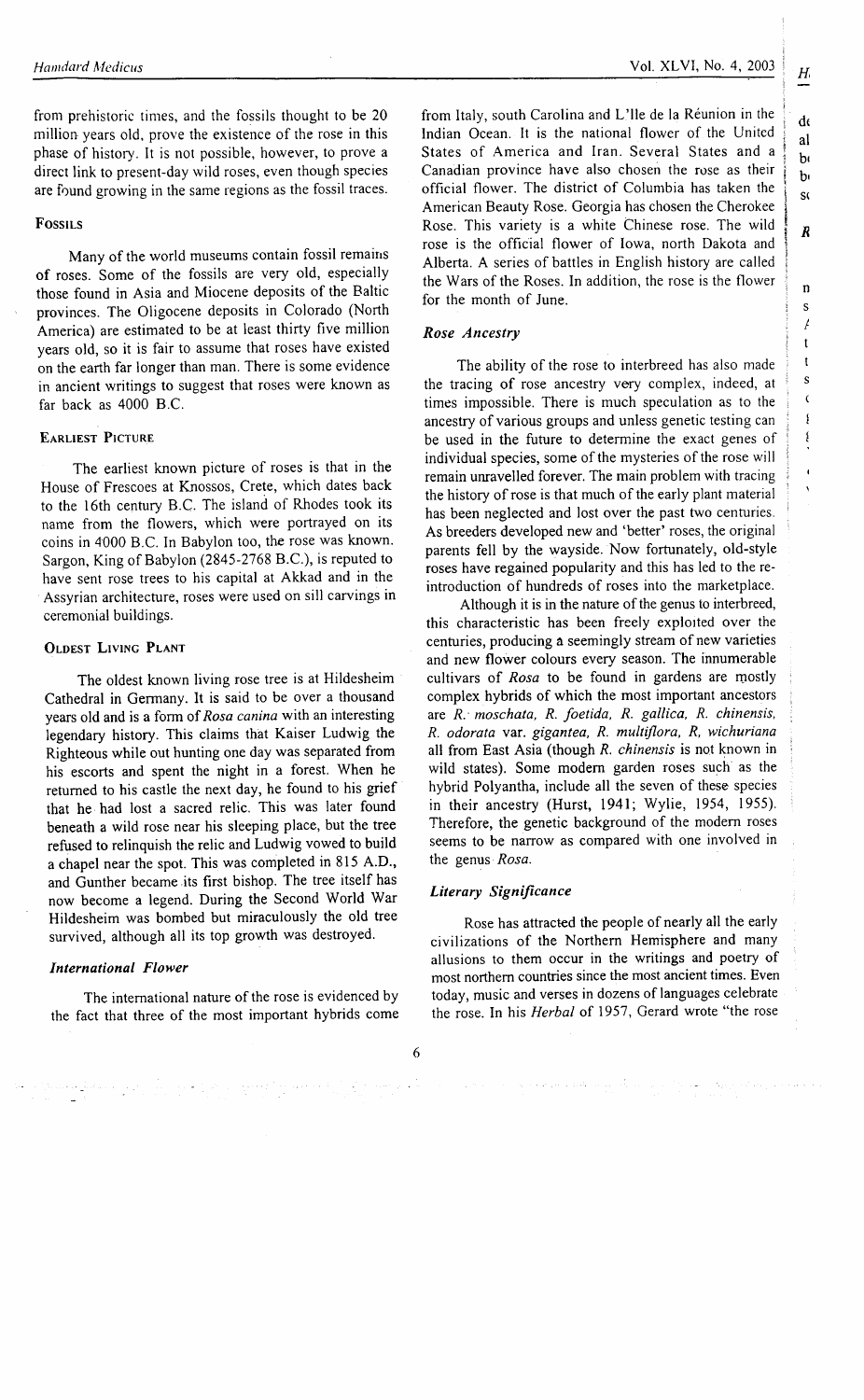deserved the chiefest and most principal place amongst all flowers whatsoever, being not only esteemed for its beauty, virtues, fragrant and odoriferous smell but also because it is the honor and' ornament of our English scepter" (Gender, 1977).

### Retigious Importance

The significance of rose is both religious and mythological. The ancient Greeks and Romans set great stores by the flowers. It was prized as the flower of Aphrodite (goddess of love and beauty, arts and creativity) to the ancient Greeks. In Homer's Iliad Aphrodite anoints the dead Hector with rose perfume. Rose was also <sup>a</sup> symbol of secrets held in confidence: The phrase sub rosa originated about this period and was linked with Cupid's gift of a rose (the emblem of love) to Harpocrates, the god of silence, as a bribe not to reveal the amours of Venus. Accordingly whenever secret matters were discussed a rose was suspended from the ceiling and what took place beneath it was strictly sub rosa (under the rose). Later carvings took the place of living flowers and for some reasons were particularly popular in Victorian times. Incidentally, in the l8th century, Jacobites adopted a white rose as their emblem, for their political leanings and support for Bonnie Prince Charlie had of necessity to be kept secret.

The extravagant use of roses in Roman conviviality and even debaucheries - incensed the Early Fathers of the Christian Church, who would not allow them to be brought into the churches. Later, they returned to favour when others saw on them the emblem of martyrs, the five petals representing the five wounds of Christ and the white rose the virginity of Mary. To the early Christians, it was the flower of the Virgin Mary, In medieval Christian tradition the scent of rose was associated with the presence of angels. After this, roses were commonly used in England in the Middle Ages for decorating shrines, wreathing candles, for rent payments and in heraldry. Beautitul woodcarvings of roses can be seen in many old English churches and chapels. In medieval times a Sunday in mid-Lent was known as Rose Sunday and even today, a golden Rose blessed by the Pope may be sent as a mark of outstanding potential favour to special personages. The rosary commemorates a chaplet of roses supported to have been bestowed on St. Dominick by the Virgin Mary. Originally, rosaries were strings of beads made from tightly pressed rose<br>petals, which gave out a pleasing fragrance.

To the Arabs of old, it represented the highest

spiritual achievement. Rose fragrance plays some role in most Islamic cultures, it often has cultic significance or is used as a room deodorizer in Arab countries.

## Traditional Uses

The Romans constructed special warm houses, heated by tubes. filled with hot water in order to obtain blooms out of season. At that time roses were used for ceremonial purposes on a scale we can scarcely comprehend today. Not only were they worn on the person in extravagant garlands, but also the floors and couches were strewn with petals. Cups of wine were laced with roses and at one lavish banquet during the reign of Emperor Elagabalus (c.2lg-222 A.D.) showers of petals were released through apertures in the ceiling, in such quantities that several guests were unable to extricate themselves and suffocated. In Sybaris (an ancient city of Italy) whose inhabitants were given to luxurious indulgence people slept on mattresses filled with rose petals. In other words, on a bed of roses!

The rose has featured prominently in English heraldry, being represented in one form or another in the badges of Edward I, Henry IV, Edward I, Henry VII, Henry VIII, Edward VI and Queen Elizabeth I. Since 1461, it has been the emblem of Britain following the Wars of the Roses. The Iudor Rose of heraldry is a double bloom with a red outer and white inner row of petals.

Roses in Europe and West Asia were probably cultivated not so much for ornamental as for practical use. Two in particular were valuable in age of unhygienic smells: damask roses were used to make rose water and their origin may go back to Arabia or persia several centuries B.C. and Gallic roses also met cosmetic needs, because the dried petals retained fragrance for long time. Gallic roses may well have been farmed 3000 years ago.

### Aesthetic Volue

Roses have been appreciated and loved for their aesthetic value since ancient times. The use of roses as ornamental garden plants might have started in China where they were grown in the Imperial gardens as early as the 6th cenrury B.C. Bringing together of differeni species and varieties in these Chinese gardens led to <sup>a</sup> whole range of new forms, some of them very different in character from the roses available in the West.

Roses are as varied as the countries from which they come. There are massive blooms the size of saucers

the ted la ieir the iee

ild nd ed 'er

le at ie  $\mathbf{n}$ ٠f  $\mathbf{I}$  $\mathbf{g}% _{T}$  $\mathbf{l}$ 

 $\mathbf{l}$  $\ddot{ }$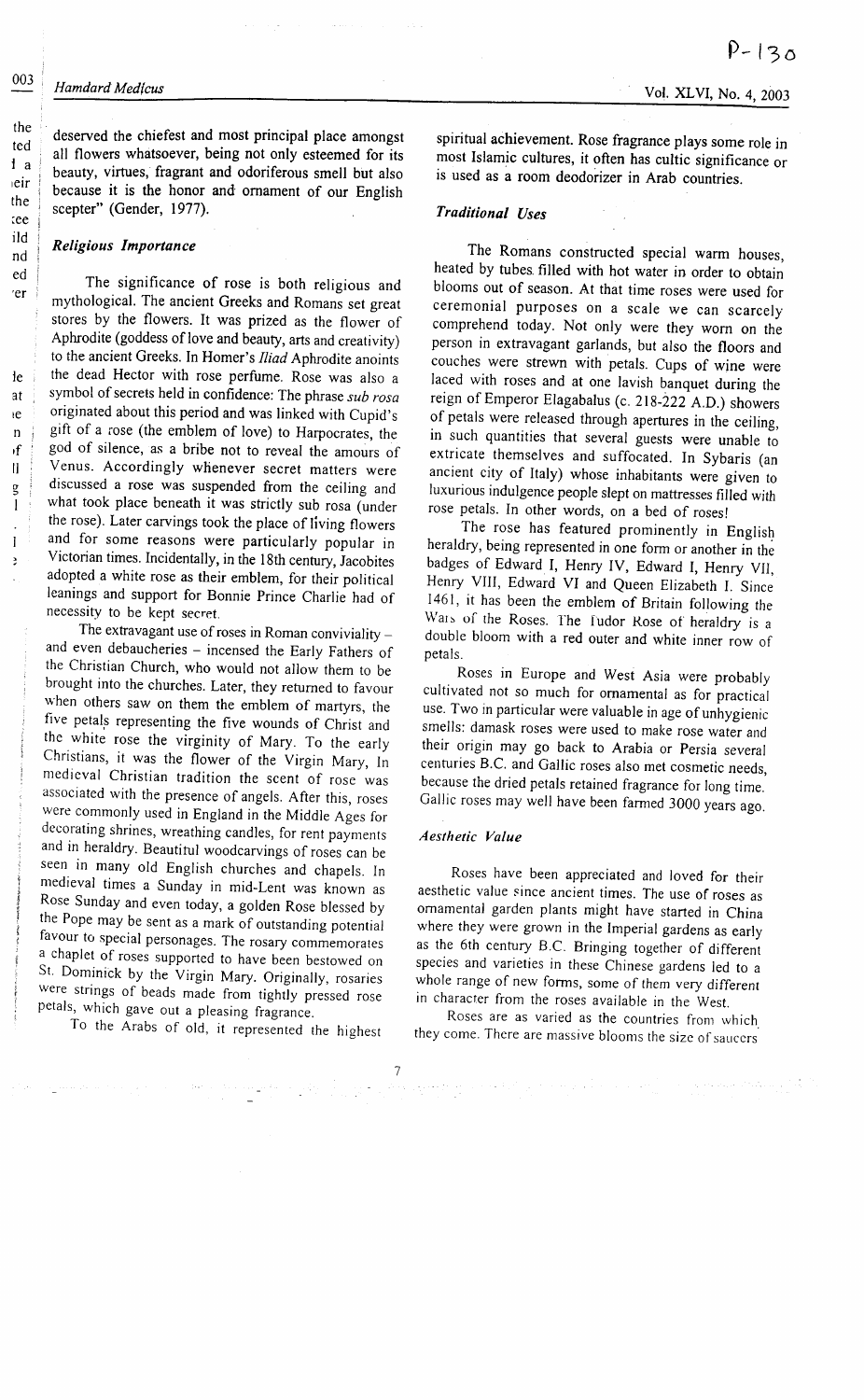#### **Hamdard Medicus**

and miniatures, which will slip through a wedding ring. There are climbers, ramblers, shrub roses, miniatures, garden kinds such as hybrid teas, floribundas and many more. The flowers may be single or double in white, red, pink, orange and yellow. Mauve and green roses exist although a true blue still eludes the hybridists. In garden, they may be used for bedding purposes, as ground cover, mixed with shrubs in the borders, trained up trellis or ropes and used to drape walls or mask ugly features. They are also employed as cut flowers for flower arrangements, bouquets, buttonholes, corsage sprays and sundry other adornments like headbands and fans. Those illustrated include a range of modern hybrid teas, some of the more popular old-fashioned roses and the attractive R. moyesii 'Geranium' grown both for its sealing wax flowers and brightly coloured fruits.

Rose breeding has even evolved to the point of biotechnological genetic engineering. For example, an Australian company has isolated the blue gene in petunias and has developed, via tissue culture, a 'Delphinium Blue' rose

Few temperate gardens are without at least one rose and they are also widely grown in the subtropics. The rose is probably the most popular garden plant. During the 19th century a systematic attempt to collect all known roses in one garden was made by Empress Josephine, wife of Napoleon, and her patronage greatly helped the development of further new varieties. She was a vigorous promoter of the fashion for roses from 1799 until her death in 1844 and French growers continued to play a major role. One of the most famous was J.P. Vibert who established a nursery near Paris in 1815, some of his roses are still in cultivation. To a later Frenchman, Guillot, we owe the earliest recognized Hybrid tea and Polyantha.

Botanical expeditions of the 19th century, notably in Asia Minor, China and the Himalayan regions meant that by 1900 nearly all the species of the rose had been discovered. Breeders have used most of them and the world looks forward to the vast opportunities for future rose developments.

The rose has been called almost 'an index of civilization', and through the succeeding centuries in the East and the West, the range of varieties gradually evolved. When in the 18th century the Chinese garden roses were taken to other lands, the mingling of their genes with the European hybrids brought about a rose revolution, giving gardeners of the world a feast of new colours, new shapes and an extended growing season.

Roses are hardy in cool temperate climates, flower freely and continuously throughout the summer and are

easy to grow. They prefer good heavy loam unlikely to dry out in summer, but light soils can be made rich and moisture retentive by digging rotted manure or compost into the ground before planting. In later year's, mulches of similar material benefit established bushes. The pruning of bush roses (like hybrid tea and floribundas) is undertaken once a year, removing old weak or diseased branches and shortening the rest to an outward pointing bud. The more these are reduced by hard cutting the fewer but finer the flowers. Some of the stronger cultivars such as Peace and Queen Elizabeth can be propagated from cuttings, a method also in use for species, shrub roses and many ramblers and climbers. Hybrid tea cultivars are usually budded on strong growing or diseased resistant stocks of Rosa canina the English briar, multiflora, rugosa or laxa. R. odorata is used in warm climates as it stands heat better than any of the preceding.

## Products of Roses

Unappealing they may be, yet even prickles can be a pretty adornment as anyone who has seen young shoots on the Wing Thorn Rose will know. What these stories illustrate is the abiding fascination with roses that overrides boundaries of times and places drawing people of many nations to write about roses, to grow them, to depict them in all sorts of ways, and above all to love them. That love is easy to explain if we think of the qualities for which the rose is valued (Moody, 1992).

## Rose Essential Oil

It is extracted from rose petals. Rose Attar (Otto or rose oil) is one of the world's most valuable oils for it is one of the best and oldest scents. The chief species used is R. damascena (queen of essential oil) and to a lesser degree is R. alba and R. centifolia. It takes the petals of 30 damask roses to make one drop of rose Otto (Allardice, 1994). The main centre of production is Bulgaria, which provides three quarters of the world's supply. At present Turkey, Bulgaria and Morocco are the main producers of rose oil, while some small production comes from Egypt, Somalia, China and India (Iqbal et al., 1989).

Legend has it that the Mughul Emperor Jehangir, ordered roses to be floated in every canal running through the royal gardens to celebrate his wedding. His new wife, running her hands through the scented water, was fascinated to notice that fragrant oil clung to her fingers and her husband ordered to bottle it as a tribute to her.

 $\label{eq:3.1} \Phi_{\mathcal{A}}(x,y) = \frac{1}{2} \sum_{\mathcal{A}} \frac{1}{2} \sum_{\mathcal{A}} \frac{1}{2} \sum_{\mathcal{A}} \frac{1}{2} \sum_{\mathcal{A}} \frac{1}{2} \sum_{\mathcal{A}} \frac{1}{2} \sum_{\mathcal{A}} \frac{1}{2} \sum_{\mathcal{A}} \frac{1}{2} \sum_{\mathcal{A}} \frac{1}{2} \sum_{\mathcal{A}} \frac{1}{2} \sum_{\mathcal{A}} \frac{1}{2} \sum_{\mathcal{A}} \frac{1}{2} \sum_{\mathcal{A}} \frac{1}{$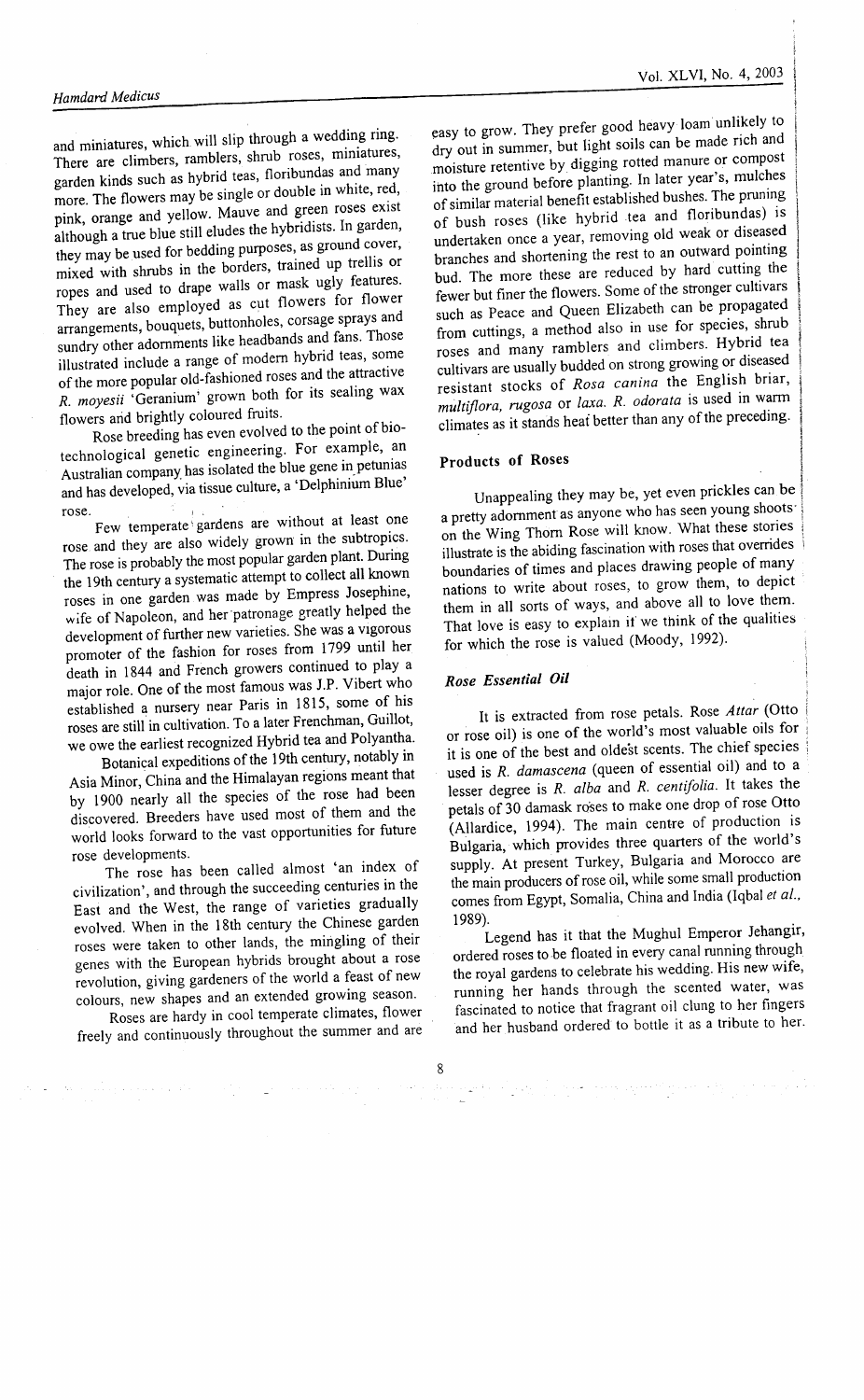#### Hamdard Medicus

yto and post :hes **1ing** ) is rsed ting the vars ated rrub tea rsed iar, lrTn

rng. <sup>I</sup> t I { I i i kama k r be  $\cdot$ ots $\cdot$ t 'ies i des rny rict :m. ies

tto for ies  $\mathbf{a}$ he :to is I's re )n t.,

> ir, th 'e, IS rS 'r.

East of Sofia may be found the valley of roses, a place 32km (20 miles) wide and 160 km (100 miles) long, full of roses. Here some 200,000 people are employed in tending the bushes, gathering the petals and distilling the o.il. It takes a ton of petals to yield a pound of Attar, and the average production from this area alone is about three tons per season. Most of this is exported to France, where it is frequently 'stretched' with cheaper oils e.g. derived from *Pelargonium capitatum*, the Rose Geranium.

## Rose Water

It is mainly phenyl ethyl alcohol. It is a major item of production from rose flowers. It is produced by hydro distillation of rose flowers and the distillate is collected over oil of sandalwood. It is used for flavouring tobacco and as a perfume in aggravates. It is also used as <sup>a</sup> perfume. It is traditionally used for sprinkling at the wedding ceremony, feasts, funerals and religious functions etc.

## Rose Hair Oil

Roghan-e-Grl (rose oil) is a type of hair oil made bv modified effleurage process, i.e. by maceration of rose petals with warm sesame seed oil.

## Rose Summer Drinks

Punkhuri is shade dried rose and is used for preparation of cool summer drinks.

# Rose Jam or Rose-hip marmalade and Rose-petal Jelly

These are popular preserves and Queen Victoria is reputed to have enjoyed a sauce made from sweet briar hips and lemon juice with roast mutton.

#### Other Products of Roses

الحاد كولت المعاد للمكل ماد مواقيات

Rosebuds pickled with white vinegar and sugar are pleasant with cold meat and rose wine has a delicate flavour and attractive colour. Other items made from roses include ointment of roses, conserve of roses (for colds), rhubarb and rose-petal jam, rose cold cream, rose pomatum (to combat baldness), candied rose leaves (for decoration). Since the l4th century the dried petals of R. gallica and other species have been collected in France for making preserves or placed in the house in dishes as pleasant smelling "Pot Pourri", rose-scented soap and

snuff. Rose petals at one time were used as scented smoke filters for cigarettes, the petals being rolled and employed in the same fashion as today's cork tips. But the costs were so prohibitive that the industry had a short life.

## Medicinal Importance

In olden times, great medicinal virtue was claimed for them. Dr. Lindley, who wrote a monograph on roses, tells us that one of the most eamest defenders of their medicinal worth has not hesitated to assure the world, that a pharmacopoeia should be formed of roses alone (Synge, l95l). Before the extraction methods were developed for rose essential oil, rose was used in its whole form.

The oil has the following qualities. It is antidepressant, anti-inflammatory, antiseptic, antispasmodic, anti-tubercular agent, antiviral, antifungal, vulnerary, diuretic, deodorant, astringent, aphrodisiac, bactericidal, choleretic, cicatrizing, depurative, ernmenagogue, regulator of appetite and sedative. It is also a good tonic for the heart, liver, uterus and stomach. Rose oil is cooling, relaxing and toning. Its effects are similar to bergamot, geranium and jasmine decreasing sympathetic nervous system activity, while at the same time strengthening the parasympathetic nervous system. Rose therefore increases feelings of vitality and creates a sense of well-being.

Different extraction methods of rose oil as <sup>a</sup> therapeutic agent is the subject of much debate among aromatherapists. Many believe the absolute (solvent extraction process) leaves chemical residues and provides a lower vibration healing energy inappropriate for therapeutic use. Others think solvent extraction is superior because the plant is not exposed to high heat, thereby producing a fragrance more true to the original plant and an end product with a broader range of constituents and therefore, of higher therapeutic value. The distilled rose oil, or rose Otto, is the only one suitable for food and flavouring use.

The toxicology data on rose essential oil suggest that it is very safe. One study on the safery and low oral toxicity of rose oil reported that it has no cumulative effect and does not appear to have any ill effects on the development of the embryo when taken internally (Kirov and Bainova, 1988). Rose is non-phototoxic and nonsensitizing though undiluted it can be a mild skin irritant to some people and it has a low oral toxicity compared to spearmint and citrus oils, both of which are considered safe (Tisserand and Balacs, 1995).

Interestingly, an in vitro study showed that

 $\label{eq:convergence} \begin{split} \mathcal{L}_{\mathcal{G}}(x,y) \leq \mathcal{L}_{\mathcal{G}}(x,y) \leq \mathcal{L}_{\mathcal{G}}(x,y) \leq \mathcal{L}_{\mathcal{G}}(x,y) \leq \mathcal{L}_{\mathcal{G}}(x,y) \leq \mathcal{L}_{\mathcal{G}}(x,y) \leq \mathcal{L}_{\mathcal{G}}(x,y) \leq \mathcal{L}_{\mathcal{G}}(x,y) \leq \mathcal{L}_{\mathcal{G}}(x,y) \leq \mathcal{L}_{\mathcal{G}}(x,y) \leq \mathcal{L}_{\mathcal{G}}(x,y) \$ 

 $\frac{1}{2} \left( \frac{1}{2} \right)^{\frac{1}{2}} \left( \frac{1}{2} \right)^{\frac{1}{2}} \left( \frac{1}{2} \right)^{\frac{1}{2}} \left( \frac{1}{2} \right)^{\frac{1}{2}} \left( \frac{1}{2} \right)^{\frac{1}{2}} \left( \frac{1}{2} \right)^{\frac{1}{2}} \left( \frac{1}{2} \right)^{\frac{1}{2}} \left( \frac{1}{2} \right)^{\frac{1}{2}} \left( \frac{1}{2} \right)^{\frac{1}{2}} \left( \frac{1}{2} \right)^{\frac{1}{2}} \left( \frac{1}{2} \right)^$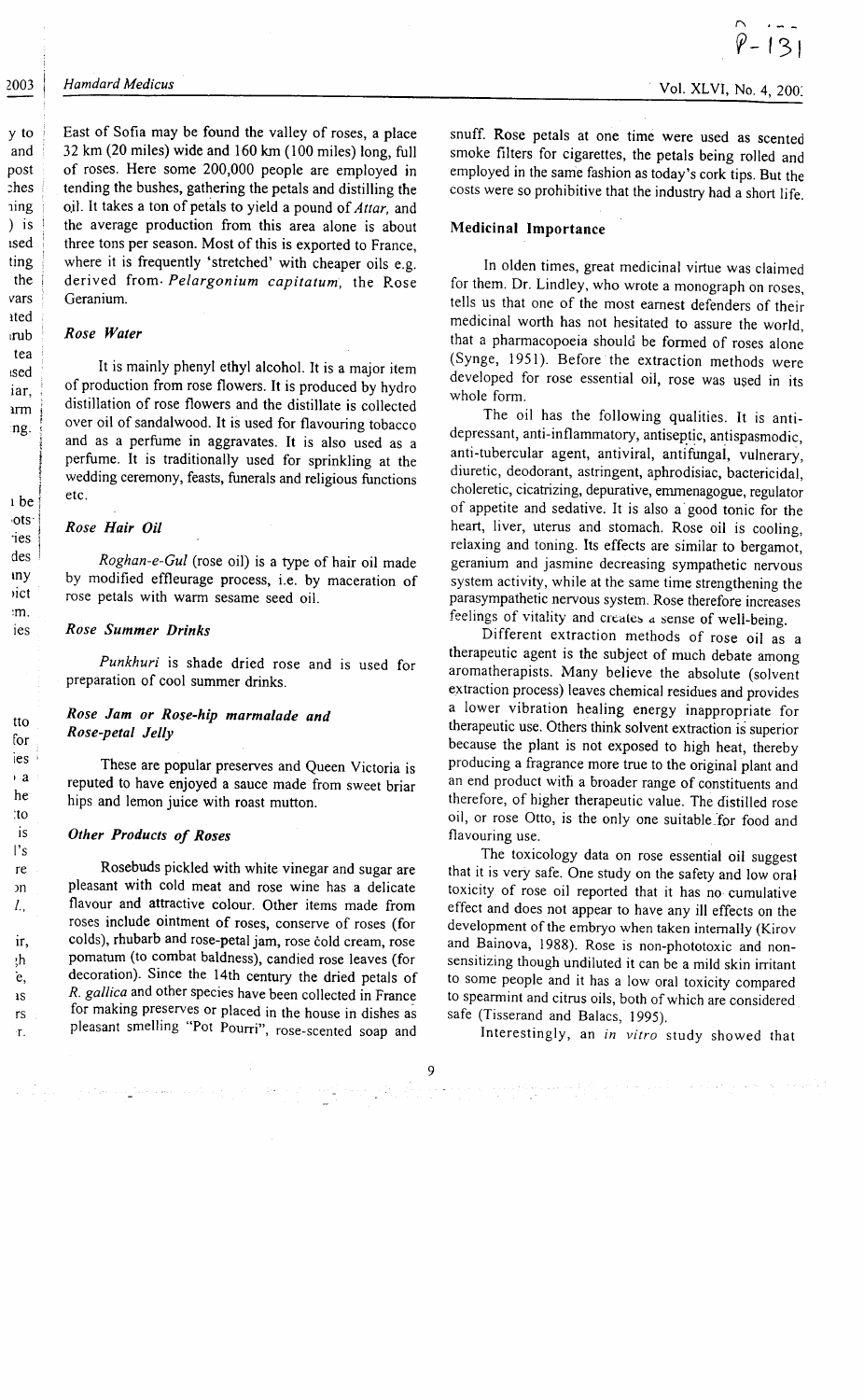compounds isolated from Rosa damascena exhibit anti-HIV activity (Mahmood et al., 1996). London researchers isolated nine compounds from a methanol extract and discovered that the combined effects of different compounds act additively against different stages of virus replication. They do this by binding to various proteins to inhibit HIV infection.

### Medicinal Use of Rose Water

It has medicinal value almost equal to rose oil. It makes a tasty beverage and was historically used as <sup>a</sup> quick remedy for hangovers. Rose water has a pleasant and refreshing aroma and its abundance of narural acids makes it an excellent hydrating and anti-inflammatory remedy for skin care (Portarska et al., 1989). It has disinfecting and soothing properties for dry, delicate and mature complexions and makes a good eye compress for dry, inflamed eye conditions and conjunctivitis.

## Medicinal Use of Rose Oil

It is used for the following disorders:

Skin: In skin care the oil is used for broken capillaries, dry skin and eczema, and also for sensitive complexions. its rejuvenating properties relieve dryness, inflammation, heat, itching and aging of the skin. Softens and improves tone and texture. Rose oil is often included in cosmetic cream for its refreshing and mild tonic effects on sensitive skins. Diluted in distilled water, rose oil may be used to soak compresses for tired or inflamed eyes. A preparation of rose ointment was found useful for cancer patients with radiation-induced burns, inflammation and tissue degeneration. It was also useful in 154 cases where antibiotics were ineffective in treating skin ulcers (Christov, 1969).

Digestive system: The antiseptic and antiinflammatory properties of rose suit it for the treatment of digestive disorders such as gastroenteritis and gastric ulcers. It can help relieve feelings of nausea and help regenerate damaged intestinal walls.

Respiratory: The respiratory benefits include treatment of asthma, coughs and hay fever.

Reproductive: Rose also has a strong effect on reproduction and sexuality and is helpful for menopausal women or during heavy periods also in irregular menses, leucorrhoea, uterine disorders and cramps (Lawless, 1995). Rose is traditionally used to treat a number of female reproductive disorders, its astringent tannins, for

instance, help excessive menstrual flow. Although rose is the consummate feminine remedy, it is also reported to increase sperrn count in men (Holmes, 1994).

Sexual: Frigidity, impotence, nerves. It is very useful in many sensual blends.

Nervous: Rose oil's purported effects on depression and anxiety seem wholly anecdotal but upon closer investigation there may be a more tangible basis for this action. Some people speculate that these states are often the result of an overstressed kidney/adrenal system, which may be corrected through the nourishing effect of rose on the hypothalamus area of the limbic system (Chen and Zhang, 1984).

Rose oil can be used in the treatment of a wide range of stress related conditions and can be used for the treatment of depression, impotence, insomnia, frigidity, headaches, nervous tension and stress related complaints. It calms, works against depression and is mood-lifting. Rose oil may be used via face and body 'massage', skin care, baths or vapourize to treat nervousness, sadness or long term stress. While this seems plausible there is little hard scientific evidence to support the theory.

Circulatory: The benefits forthe circulation include treatment of poor circulation, palpitations, muscles and joints. An extract of Rosa canina exhibited superior lipidreducing qualities when compared with eight other natural polyphenol extracts in vitro (Costantino et al., 1992). Potentialiy, these findings make rose oil a prospective agent for the prophylaxis and treatment of atherosclerosis. A Russian study showed rose oil reduced blood'lipid concentrations in rats. The recommended therapeutic dose is 2-4 mg rose oil/kg body weight. The oral dose of 5 mg/kg body weights was safe (Kirov and Bainova, <sup>r</sup>988).

Rose's ability to reduce blood lipids was also confirmed in a Chinese study comparing Rosa multifiora root in tablet form to two pharmaceutical drugs, clofibrate and hexanicotol, that reduce plasma lipids. Overall, the rose group showed reduced serum cholesterol, lipoproteins and triglycerides (Chen and Zhang, 1984). A mixture of indigenous Pakistan herbs (Prunus bokharensis, Berberis arisiata, Nymphaea lotus and Rosa indica) has caused significant ,decrease in serum cholesterol levels of hypercholesterolaemic rabbits in doses of I or 2 g/kg/d, after one week (Kamran and Ahmed, 1992).

Excretory: A rose hip tea (Rosa canina) showed some benefit against kidney stones in a rat study conducted in Spain. The primary benefits were that two markers of kidney stone risk improved, calcium in the urine decreased and the urinary conccntration of citratc

 $\sim 10^{11}$  and  $\sim 10^{11}$  and  $\sim 10^{11}$ 

l0